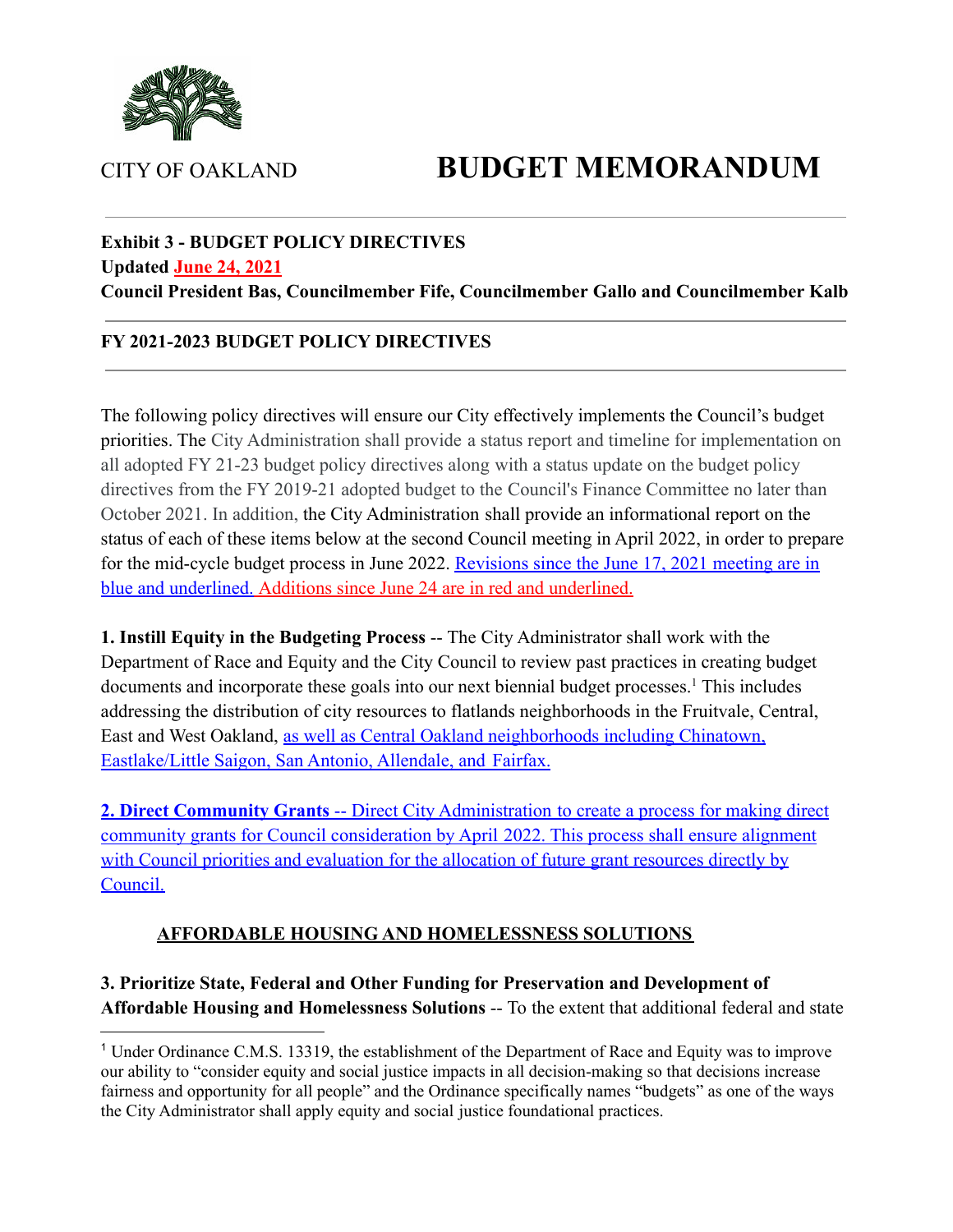funds becomes available for affordable housing and homelessness solutions, the City shall prioritize the following:

**Homekey** - Acquisition and rehabilitation of buildings to be used to provide housing for Oakland's homeless population and those at risk of homelessness along with necessary services for those in need.

**Permanent Affordability Program** - Replenish the Acquisition and Conversion to Affordable Housing (ACAH) Fund to \$12 Million to help with acquiring and rehabbing community land trust housing and limited equity coops as permanent affordable housing, as funding allows.

**Interim Housing Interventions** - Capital and Operating funds for creating interim housing interventions for our homeless residents in each council district, prioritizing use of public land, along with necessary services for those in need.

**Affordable Housing Construction NOFAs** - Additional funding to leverage available tax credits and help finance new affordable housing.

**Keep Oakland Housed** - Additional funding for Homelessness Prevention services, including emergency rental assistance.

**Preservation of Naturally Occurring Affordable Housing** (NOAH) - Assist affordable housing nonprofits to purchase older apartment building to create and preserve affordability for the units in these buildings, as funding permits.

**First-time Homebuyers Loan Assistance** - Increase funds for our local mortgage assistance programs.

**4. Prioritize State Funding for Development of Housing for Transitional Aged Youth (TAY)** -- In coordination with the Oakland Unified School District, direct City Administration to allocate at least \$5 million of state affordable housing funding for the development of the Career Technical Education Hub at 1025 2nd Avenue, Oakland, for TAY Housing, which is a partnership with the Oakland Unified School District and will house approximately 100-150 TAY in this safe and neutral location.<sup>2</sup>

**5. Policy Changes to Increase the Impact and Feasibility of Occupied Acquisition-Rehab --**

Direct City Administration to fund and identify staff to streamline funding, project approval, contract compliance, and operations for acquiring unsubsidized affordable housing occupied by low and moderate-income residents and preserving it as permanently affordable housing. This includes working with the support of the City Attorney, the Oakland Preservation Collaborative, a network of nonprofit affordable housing providers, tenant advocates and community land trusts, to develop

<sup>&</sup>lt;sup>2</sup> Transition Aged Youth (TAY) are youth ages 16-24 who are in transition from adolescence to adulthood, youth transitioning out of foster care or juvenile detention facilities, youth who have run away from home or dropped out of school, and youth with disabilities. TAY in Oakland are disproportionately Black, brown and LGBTQ, and face a number of unique challenges related to education, employment, housing, and mental health. Each year, more than 350 Oakland students drop out / are pushed out of school. The numbers of unhoused TAY have dramatically increased since COVID -19.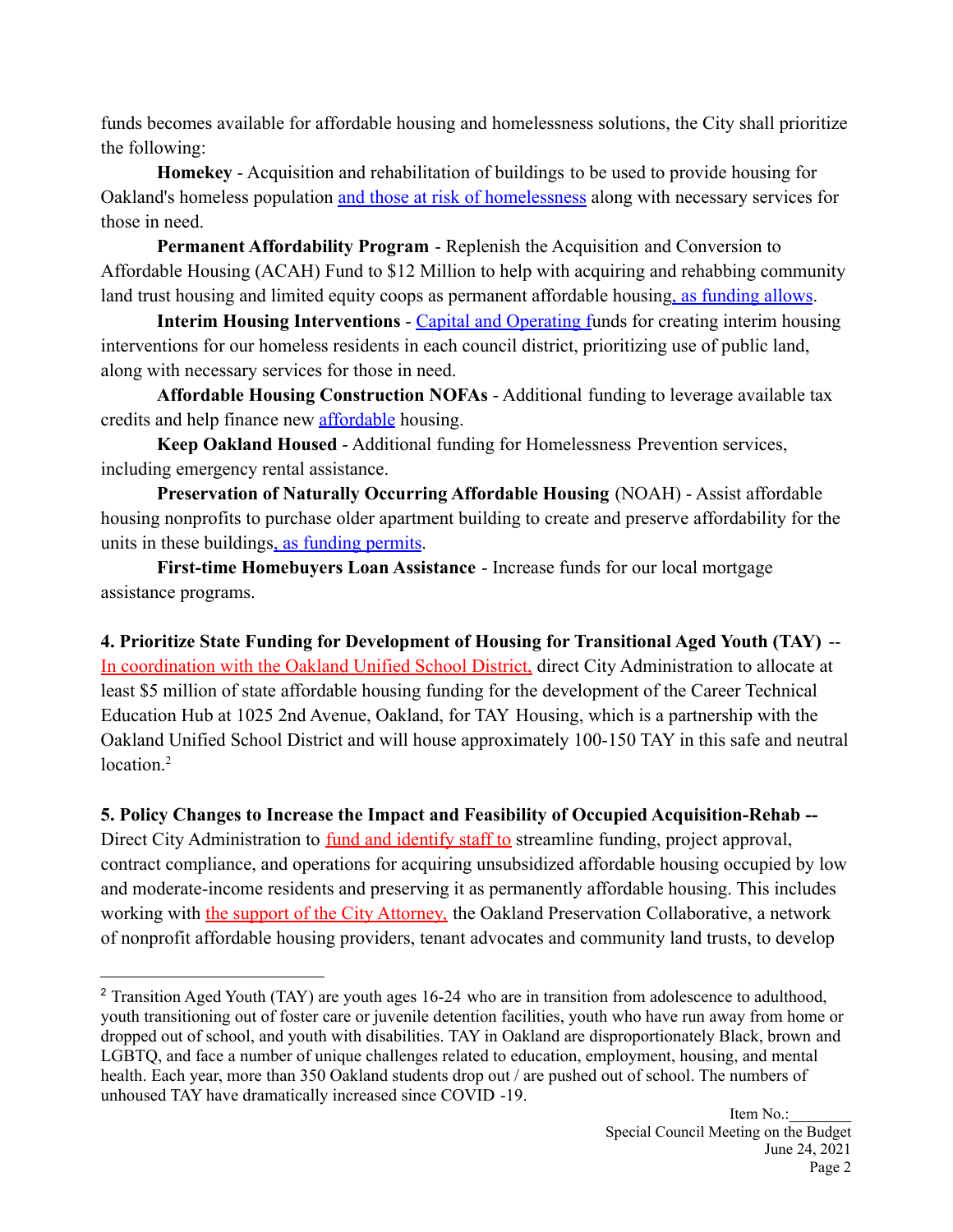an appropriate definition for what is considered "minor" and "major" rehab for acquisition-rehab and other systems improvements.<sup>3</sup>

**6. Rent Adjustment Program (RAP) and Rental Registry** -- Direct City Administration to present a staff report and ordinance to the Council for consideration no later than May 2022 to create a rental registry. Secondly, the City Administration shall also contract to complete an independent Master RAP fee analysis to determine the efficacy of a program fee increase by January 2023.

#### **7. Establishment of the Homelessness and Encampment Management Response Task Force** --

Direct City Administration to establish a Homelessness and Encampment Management Response Task Force, comprised of Human Services, Public Works, Transportation, Planning and Building, Fire, Police, Housing & Community Development, Animal Services, and other necessary external agencies and organizations, directed by the Homlessness Administrator, to develop comprehensive strategies, standardized operations, and services (including but not limited to established interventions providing outreach, human services, safety, sanitation, trash, traffic, infrastructure use, etc.) in response to the conditions of homelessness in the City rights of way.

#### **PUBLIC SAFETY AND VIOLENCE PREVENTION**

**8. Independent Audit of Police Department** -- Direct City Administration to work with the Council President and Public Safety Committee Chair to commission an independent, comprehensive audit of the Police Department, which would be overseen by the Police Commission's Inspector General for completion by December 2022.<sup>4</sup>

**9. Police Department Calls for Service** -- Direct City Administration to present recommendations and a work plan for Council consideration by April 2022 for the additional transfer of certain

<sup>&</sup>lt;sup>3</sup> This includes ensuring that projects are funded and advanced quickly enough to meet the demands of a fast-paced real estate market where tenants and community-based organizations struggle to compete. For example, the City should differentiate between projects that include "major rehab" and those that have minimal rehab scopes aimed at addressing deferred maintenance and immediate health and safety issues. Where possible, language in City loan agreements around disbursement, contract compliance, and insurance requirements should be modified to better fit the types of work being undertaken and the process required to actually complete that work (e.g., minimal permitting and architectural needs, hiring small vendors vs. General Contractors, etc.).

<sup>&</sup>lt;sup>4</sup> The audit shall include, but not be limited to, an in-depth analysis of calls for service data, an accurate time study for officers on patrol, and special units including Ceasefire, Investigations, Special Events, Felony Assault, Homicide, and Special Victims, and a detailed assessment of performance and clearance rates to measure how resources are being used and the effectiveness of those resource allocations to inform the analysis of the second phase of Reimagining Public Safety. Recommendations shall include, but not be limited to, diverting certain non-violent and non-criminal calls for service to alternative responses and focusing resources on violent and serious crime response, investigation and deterrence.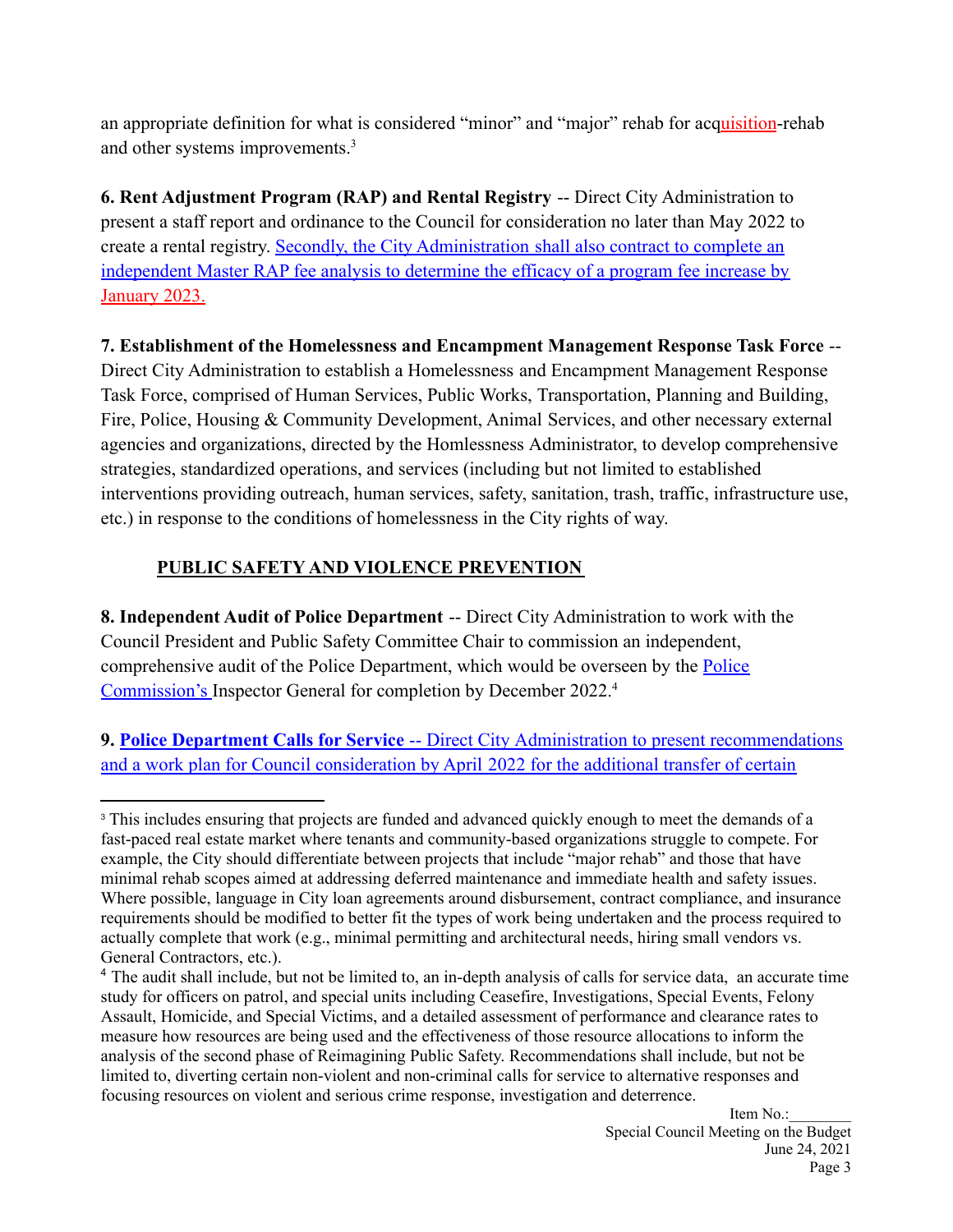categories of non-violent, non-criminal calls for service from the Police Department<sup>5</sup> to alternative first responders, including the Fire Department, Department of Transportation, Violence Prevention, Public Works, etc., for effectuation by July 2022. For the Dept. of Transportation, this should include an analysis of the towing contract currently administered by the Police Department and the nine (9) traffic-related calls in the following list provided to the Reimagining Public Safety Task Force.<sup>6</sup> This should also include an interdepartmental Abandoned Auto strategy task force including the Oakland Police Department, the Department of Transportation, and other departments as appropriate, plus at least two City Council offices, to engage in community outreach and develop near-term and long-term strategies that can make a tangible difference for Oakland residents plagued with incessant abandoned autos and long wait times for abandoned auto removal.

<sup>&</sup>lt;sup>5</sup> Non violent, non criminal calls for service make up approximately 75% of calls for service to the Police Department.

<sup>6</sup> "Police Data Analysis Report, Oakland California," Center for Public Safety Management, LLC; Oakland Reimagining Public Safety Task Force, available at <https://www.oaklandca.gov/documents/calls-for-service>.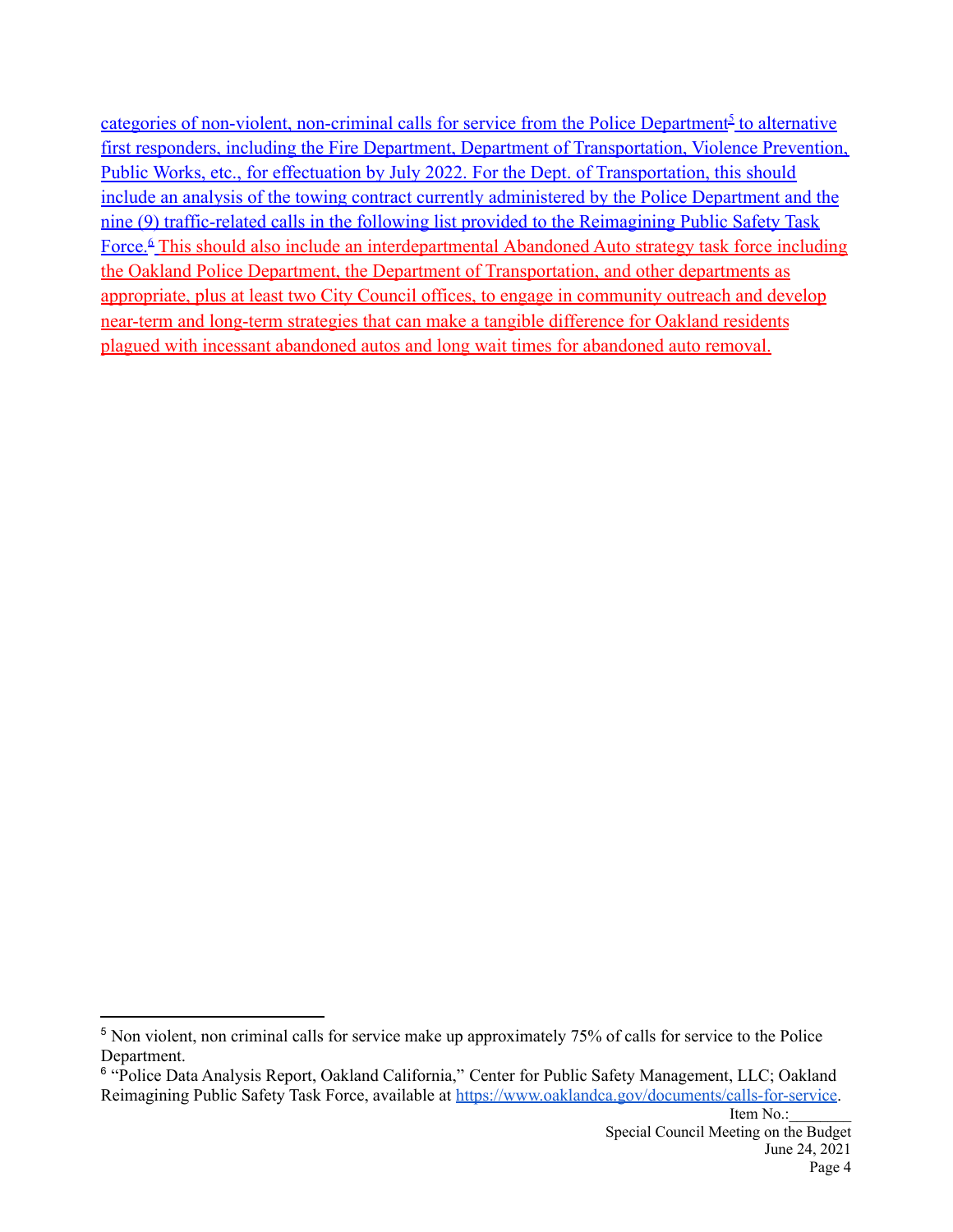| <b>Type Code</b> | <b>Description</b>                    | Category               | Count           | <b>Dispatch</b> | <b>Travel</b> | Response |
|------------------|---------------------------------------|------------------------|-----------------|-----------------|---------------|----------|
| 160B             | <b>VEH PARKED IN SIGNED</b>           | <b>Traffic related</b> | 664             | 64.7            | 14.9          | 79.6     |
| 162              | <b>BIG RIG PARKED IN RE</b>           | <b>Traffic related</b> | 5               | 100.5           | 13.3          | 113.8    |
| <b>261KIT</b>    | PICK UP 261 KIT                       | Crime against person   | 40              | 180.0           | 20.8          | 200.8    |
| 374              | <b>DUMP WASTE OR OFFENS</b>           | Property crime         | $\overline{11}$ | 108.5           | 10.2          | 118.7    |
| 415FC            | <b>415 FIRECRACKERS</b>               | <b>Disturbance</b>     | 52              | 76.6            | 5.8           | 82.4     |
| 5150             | <b>MENTALLY ILL</b>                   | Mental health          | 2,424           | 99.2            | 9.7           | 108.9    |
| 594              | <b>VANDALISM</b>                      | Property crime         | 262             | 111.8           | 9.4           | 121.2    |
| 601PU            | <b>PICK UP</b>                        | Juvenile               | 41              | 119.0           | 10.8          | 129.9    |
| 601R             | <b>RUNAWAY</b>                        | Juvenile               | 301             | 127.3           | 14.5          | 141.7    |
| 901              | <b>VEHICLE COLLISION/PR</b>           | Accident               | 1,085           | 92.0            | 8.9           | 100.9    |
| 905              | <b>ABANDONED</b><br><b>AUTOMOBILE</b> | Blight                 | 4               | 79.9            | 8.6           | 88.5     |
| 913TH            | <b>SUICIDE THREATS</b>                | Mental health          | 302             | 91.7            | 10.5          | 102.2    |
| 946              | <b>TOW REQUESTED</b>                  | <b>Miscellaneous</b>   | 73              | 91.1            | 13.1          | 104.2    |
| 955              | <b>ANIMAL-STRAYING</b>                | Animal                 | 6               | 43.9            | 9.6           | 53.5     |
| 955B             | <b>BARKING DOG</b>                    | Animal                 | 1               | 333.0           | 38.7          | 371.7    |
| 955E             | <b>ANIMAL BITE</b>                    | Animal                 | 14              | 48.4            | 10.4          | 58.8     |
| 955F             | <b>INJURIED ANIMAL</b>                | Animal                 | 6               | 40.4            | 14.0          | 54.4     |
| 968              | <b>DEAD ANIMAL PICK UP</b>            | Animal                 | $\overline{A}$  | 30.1            | 11.3          | 41.4     |
| 970              | <b>AUTO IMPROPERLY PARK</b>           | <b>Traffic related</b> | 156             | 143.5           | 11.0          | 154.5    |
| 970A             | <b>VEHICLE PARKED ON SI</b>           | <b>Traffic related</b> | 200             | 157.1           | 10.3          | 167.4    |
| 970B             | <b>AUTO BLOCKING DRIVEW</b>           | <b>Traffic related</b> | 2,499           | 140.0           | 12.4          | 152.4    |
| 970C             | <b>AUTO IN RESTRICED ZO</b>           | <b>Traffic related</b> | 249             | 141.9           | 12.4          | 154.3    |
| 973              | <b>TRAFFIC CONTROL POST</b>           | <b>Traffic related</b> | 38              | 30.9            | 12.9          | 43.8     |
| <b>ACU</b>       | <b>ANIMAL CONTROL UNIT</b>            | Animal                 | $\overline{11}$ | 39.0            | 11.6          | 50.6     |
| <b>CRSARM</b>    | <b>CROSSING ARMS DOWN</b>             | <b>Traffic related</b> | 3               | 42.0            | 22.7          | 64.6     |
| <b>ENCMP</b>     | <b>HOMELESS ENCAMPMENT</b>            | Assist citizen         | 271             | 132.7           | 10.4          | 143.0    |
| <b>EVAL</b>      | <b>EVALUATION</b>                     | Mental health          | 1,419           | 123.4           | 9.6           | 133.0    |
| <b>FNDPRO</b>    | <b>FOUND PROPERTY</b>                 | General inquiry        | 210             | 177.0           | 12.7          | 189.7    |
| <b>LPROP</b>     | <b>LOST PROPERY</b>                   | General inquiry        |                 | 0.2             | 5.0           | 5.2      |
| <b>SIGNAL</b>    | SIGNALS-MALFUNCTIONI                  | <b>Traffic related</b> | 28              | 46.6            | 9.5           | 56.1     |
| <b>TEC</b>       | <b>TEC CALL</b>                       | <b>Miscellaneous</b>   | 59              | 176.7           | 24.9          | 201.5    |
|                  | <b>Total</b>                          |                        | 10,449          | 115.4           | 11.1          | 126.5    |

#### TABLE 36: Average Response Time Components for Alternative Response Calls, by Description and Category

**10. Police Department Academies** -- Receive an informational report by October 2021 including, but not limited to, demographics, graduation rates, retention rates, outreach efforts, and recommendations for improvement to address the 44.7% completion rate of the Police Department Academies. This may include Recommendation 37 from the Reimagining Public Safety Task Force, which creates a collaborative and multidisciplinary approach to crisis response using cross functional teams.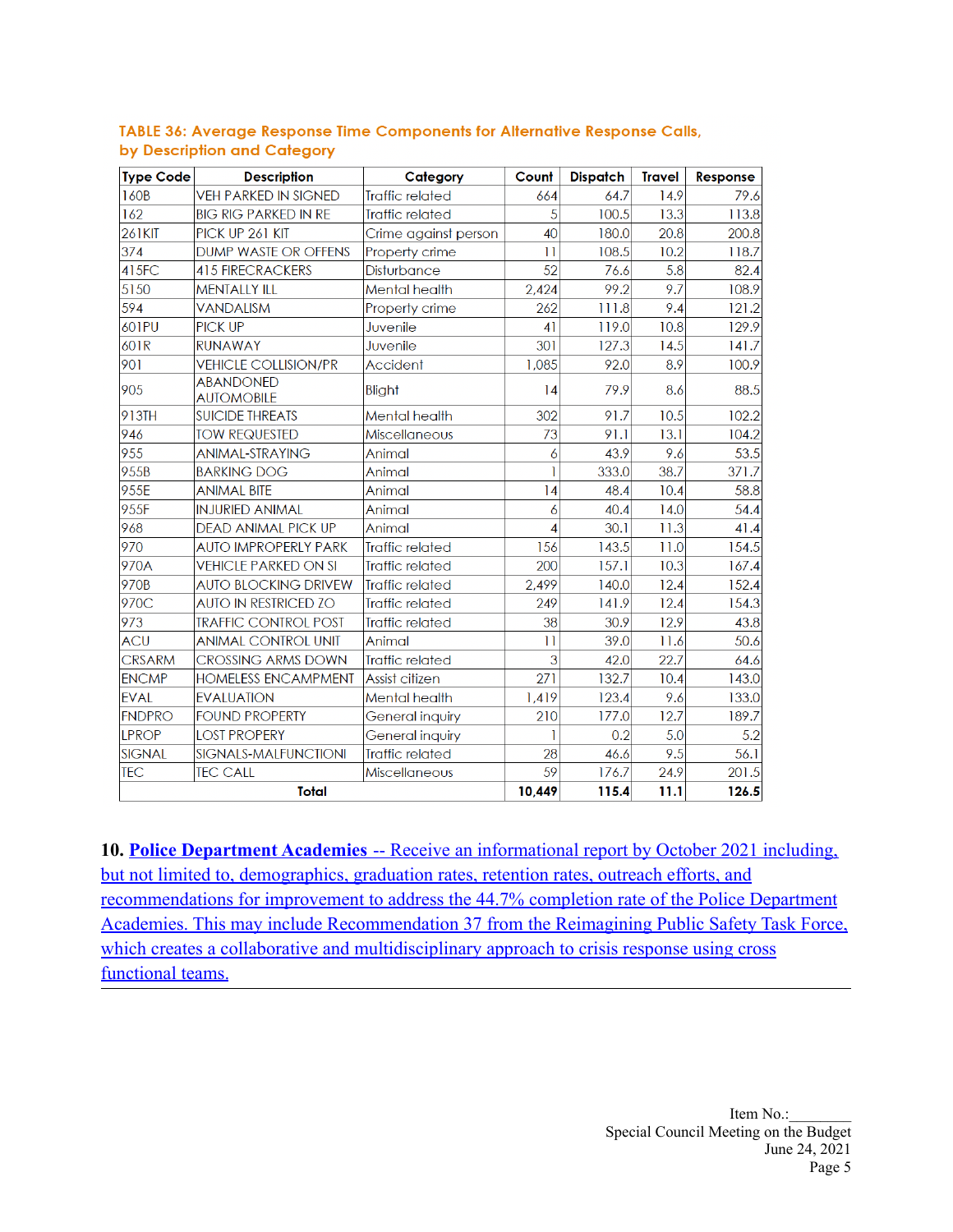| Academy                    |    | Academy Recruits at Start   Academy Recruits Graduated   Completed FTO |      |
|----------------------------|----|------------------------------------------------------------------------|------|
| 180th Academy              | 34 | 22                                                                     | 16   |
| 181st Academy              | 33 | 25                                                                     | 15   |
| 182nd Academy              | 39 | 23                                                                     | 14   |
| 183rd Academy              | 43 | 28                                                                     | 24   |
| 184th Academy              | 42 | 23                                                                     | 17   |
| 185th Academy*             | 39 | 23                                                                     | TBD* |
| <b>Average Per Academy</b> | 38 | 24                                                                     | 17   |

**11. Second Phase of Reimagining Public Safety to Include Restructuring of Police Department to Focus on Serious and Violent Crime** -- Direct City Administration to work with the Council President and Public Safety Chair to hire a consultant with expertise on the criminal legal system, to facilitate the second phase of Reimagining Public Safety in Oakland, with the goal of restructuring the Police Department to focus on serious and violent crime by operationalizing the shifting of resources from enforcement and punishment to prevention, wellness and alternative responses for integration in the fiscal year 2023-2025 budget. This includes raising additional private funds if needed. The process shall be community-led, transparent, trauma-informed, and include the following priorities:

**11a. Increase Capacity to Investigate and Solve Crimes and Produce Higher Clearance Rates on Homicides, Missing Persons, and Other Serious Crimes by Restructuring Investigations Units** -- Analyze possible increase in civilian personnel assigned to investigations and other specialized units (including possible new classifications) and concomitant decrease in assigned sworn officers in the following units/positions for greater effectiveness and cost savings:

Evidence Unit Property Evidence Specialist Unit Sex Registrants and ID Section Patrol Desk in the Police Administration Building Patrol Desk at the Eastmont Substation Supervision of the Homeless Outreach Unit Internal Affairs Division Transportation Lot 911 Call Center Traffic Enforcement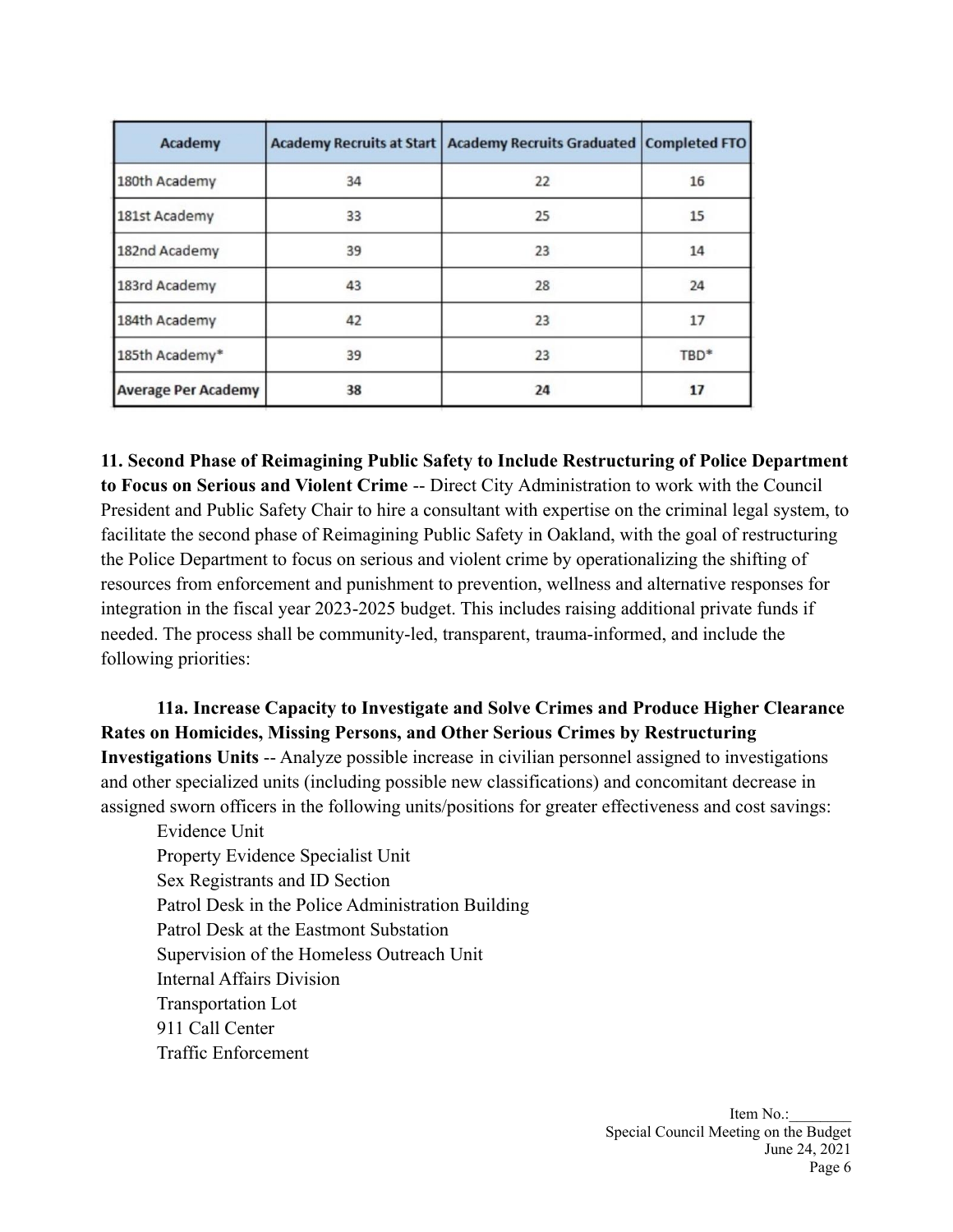**11b. Remove Low Level and Non Violent Calls for Service from the Police Department** -- Provide detailed analysis and recommendations for operationalizing the removal of low-level, non-violent calls for service from the Police Department's responsibilities and options for an alternative response. Low-level, non-violent calls for service include what the Police Department classifies as "Administrative, Animal-related, Homeless, Mental Health, Noise-related, Ambulance Requested, and Other."<sup>7</sup>

**12. Significantly Stand Up MACRO As An Effective Alternate Response System as First Responders to Non-Violent Calls for Service** -- Prioritize available state and other funding for alternative response systems, including funding through Assembly Bill 988, which creates a new three-digit phone line for suicide prevention and immediate, localized emergency response for individuals in mental health crisis by trained mental health professionals, as well as available federal matching, the CRISIS Act funding for community based organizations, and in partnership with Alameda County.

**12a. Advisory Board for MACRO** -- Direct City Administration to work with the City Council to develop the structure of a MACRO Advisory Board for the purpose of serving as an advisory partner to the Oakland Fire Department in developing the MACRO civilian crisis response.<sup>8</sup>

**13. Department of Violence Prevention (DVP) Alternative Safety Plan and Community Violence Prevention Infrastructure** -- Direct DVP via the City Administration to return to Council with recommendations for an RFQ by October 30, 2021 with a proposed set of strategies and spending plan for the additional funds allocated to the DVP through this Budget that is sustainable for the 3 year spending cycle. $9$ 

<sup>7</sup> See Police Data Analysis Report, Oakland CA by Center for Public Safety Management LLC [\(https://cao-94612.s3.amazonaws.com/documents/CPSM-Oakland-CFS-Report-Dec-2020.pdf\)](https://cao-94612.s3.amazonaws.com/documents/CPSM-Oakland-CFS-Report-Dec-2020.pdf) Include a transition plan for certain traffic enforcement responsibilities from the Police Department to the Department of Transportation.

<sup>9</sup> DVP is already scheduled to present its plan to the Public Safety Committee on July 13, 2021. The plan shall work towards creating a community safety presence at scale and include identification of neighborhoods and business districts to focus on, with framework and training through the DVP and formal <sup>8</sup> Advisory board members shall include, but not be limited to, experts in the provision of emergency and/or crisis and/or mental health services, who have experience working with Oakland's most impacted communities, including individuals who have been involved with the criminal legal system, unsheltered individuals, domestic violence survivors, youth, and survivors of state violence. Advisory board members shall be representative of the communities being served. The City Administrator shall provide an informational memo to the Council in September 2021 on the creation of this advisory board.

collaboration with the Police Department and other departments/divisions as appropriate such as Cultural Affairs and Parks & Rec and Youth Development. Fund balance at the end of each fiscal year shall remain in DVP for spending in the next year.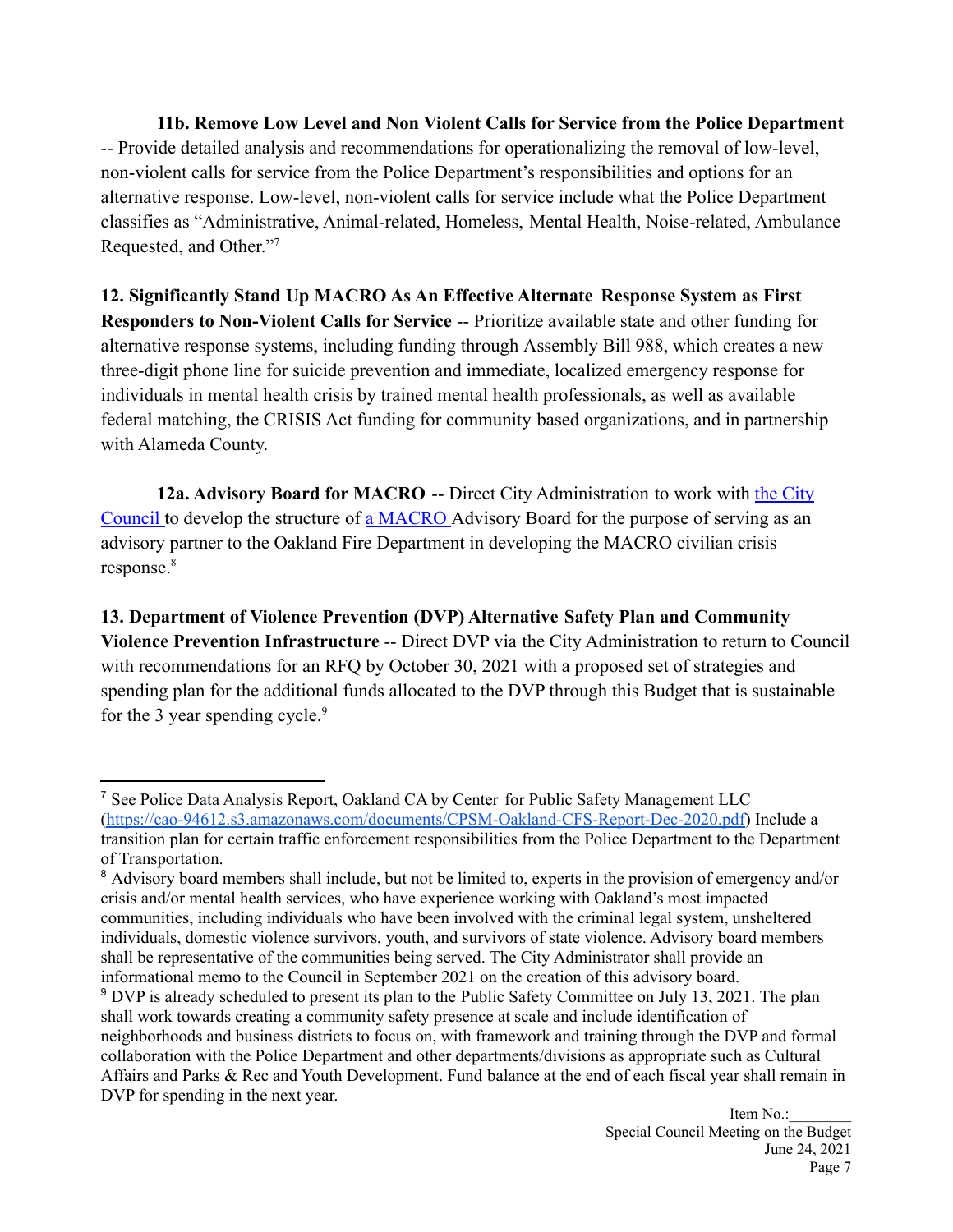**14. Internal Affairs** -- Direct City Administration to work with an independent consultant, the Police Commission, and the Police Department to analyze options and timeline for moving most or all of the responsibilities of the Internal Affairs Division to the Community Police Review Agency (CPRA).

**15. Crime Prevention Through Environmental Design (CPTED)** -- Direct City Administration to prioritize implementation of recommendations from CPTED analysis, particularly in flatlands neighborhoods, business corridors and beats with high rates of serious and violent crimes, and provide an informational report to Council by December 2021 on these efforts. This is in alignment with Recommendations #78 and #79 from the Reimagining Public Safety Task Force. This includes improved lighting, traffic calming and other environmental design. Where these measures would help deter crime and promote community safety, they should be expedited. Examples of CPTED and traffic calming measures to analyze include, but are not limited to: (D7) intersection of 101st Ave and International Blvd and (D2) E 15th St between 15th Ave and 23rd Ave where human trafficking occurs.

**16. CERT/Emergency Preparedness** -- Direct City Administration to conduct extensive outreach and recruitment to residents in underrepresented communities and areas that are at high wildfire risk for Oakland's Community Emergency Response Team (CERT) training program.

**17. Vegetation Management/Wildfire Prevention** -- Direct City Administration to work with City Council on preparing a Wildfire Assessment ballot measure for voter consideration to help ensure that the City of Oakland can be best prepared to reduce the risk of wildfires in our city.

**18. Youth and Families** -- Direct City Administration to conduct an analysis and provide feasible options and timeline for the creation of a department dedicated to youth and families in a proposal for Council consideration by April 2023 that moves youth-focused funding primarily from the Police Department and Human Services Department, that aligns the Police Department, Youth Advisory Commission, Oakland Fund for Children and Youth, and Community Youth Leadership Council, to enable effective resourcing for centering youth leadership, empowerment, and opportunities at scale.

## **GOOD JOBS AND A VIBRANT ECONOMY**

**19. Support Small Businesses with Re-Opening** -- Target Economic and Workforce Development support for facade improvements, repairs, flex streets support, including parklets, among other support, to small and disadvantaged businesses in flatland neighborhoods throughout our city with particular attention to commercial neighborhoods in the Fruitvale, Chinatown, East Oakland, and West Oakland. Include multilingual technical assistance, including Spanish, Chinese, and Vietnamese.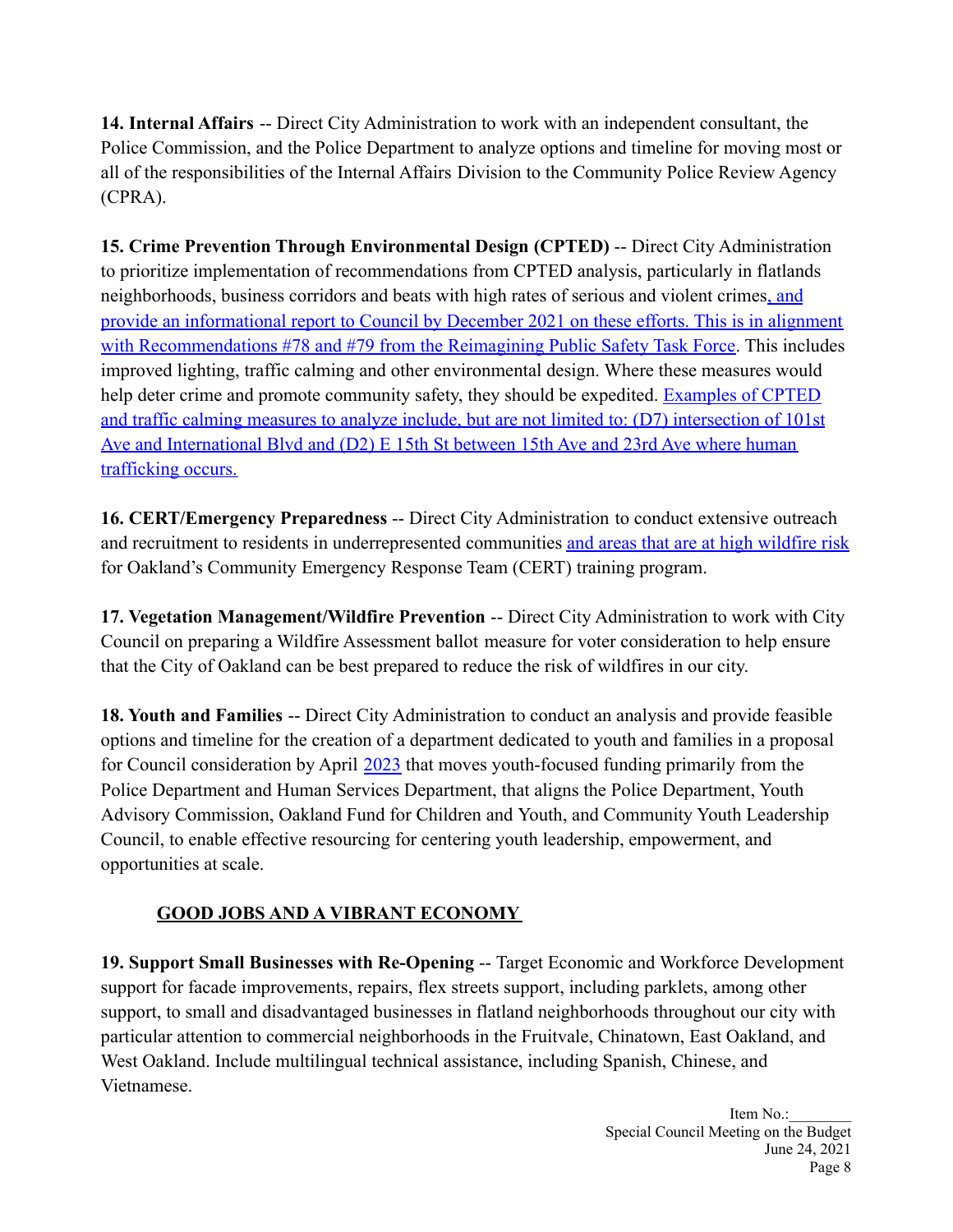## **20. Department of Workplace and Employment Standards (DWES) Staffing to Enforce**

**Worker Protections** -- Direct City Administration to present a staff report and ordinance to Council no later than May 2022 for consideration of the creation of new classifications, or amending existing classifications, for the positions tasked with enforcing the City's Minimum Wage Ordinance, Worker retention at Large-Scale Hospitality Ordinance, Hotel Minimum Wage and Working Conditions Ordinance, the Emergency Paid Sick Leave Ordinance, the Worker Retention Ordinance, Local Employment Program, 15% Apprenticeship Requirement, any other laws under the purview of the Workplace Standards Enforcement Division of DWES.<sup>10</sup>

**21. Cultural Affairs programs** -- Direct Cultural Affairs Division via the City Administration to return to Council with recommendations for distribution of program funds by October 31, 2021 with engagement of the Cultural Affairs Commission and the division's Funding Advisory Committee and consideration of Council guidance to focus on flatlands neighborhoods below 580 (including East Oakland, West Oakland, Fruitvale, Chinatown, Little Saigon/Eastlake, San Antonio, Laurel, Brookdale) with equitable distribution across Council Districts.

**22. Parks** - Direct OPRYD via the City Administration to collaborate with neighborhood community groups to maximize programming to activate and utilize parks by creating community-based partnerships at Oakland's parks and rec centers. Prior to the re-opening of the San Antonio and Brookdale Recreation Centers, OPRYD shall engage community groups in the neighborhood around programming.

## **CLEAN, HEALTHY, AND SUSTAINABLE NEIGHBORHOODS**

**23. Infrastructure Bond Ballot Measure** -- Direct City Administration to conduct analysis and community engagement regarding a possible new Infrastructure Bond ballot measure in 2022 for public infrastructure and affordable housing.

<sup>&</sup>lt;sup>10</sup> For example, these new classifications may be entitled Workplace Standards Field Technician, Workplace Standards Officer; Workplace Standards Officer, Assistant; Workplace Standards Officer, PPT; Workplace Standards Officer, Sr; Workplace Standards Supervisor. These classifications will have the same salary scale as, respectively, Contract Compliance Field Technician (AP359); Contract Compliance Officer (AP153); Contract Compliance Officer, Assistant (AP152); Contract Compliance Officer, PPT (AP410); Contract Compliance Officer, Sr. (AP369); Contract Compliance Supervisor (SC128). Existing staff with the title "Contract Compliance Officer" who work in the Workplace Standards Enforcement Division of the Department of Workplace and Employment Standards will retain their positions but become Workplace Standards Officers, staff with the title "Contract Compliance Officer, Sr," will become "Workplace Standards Officer, Sr."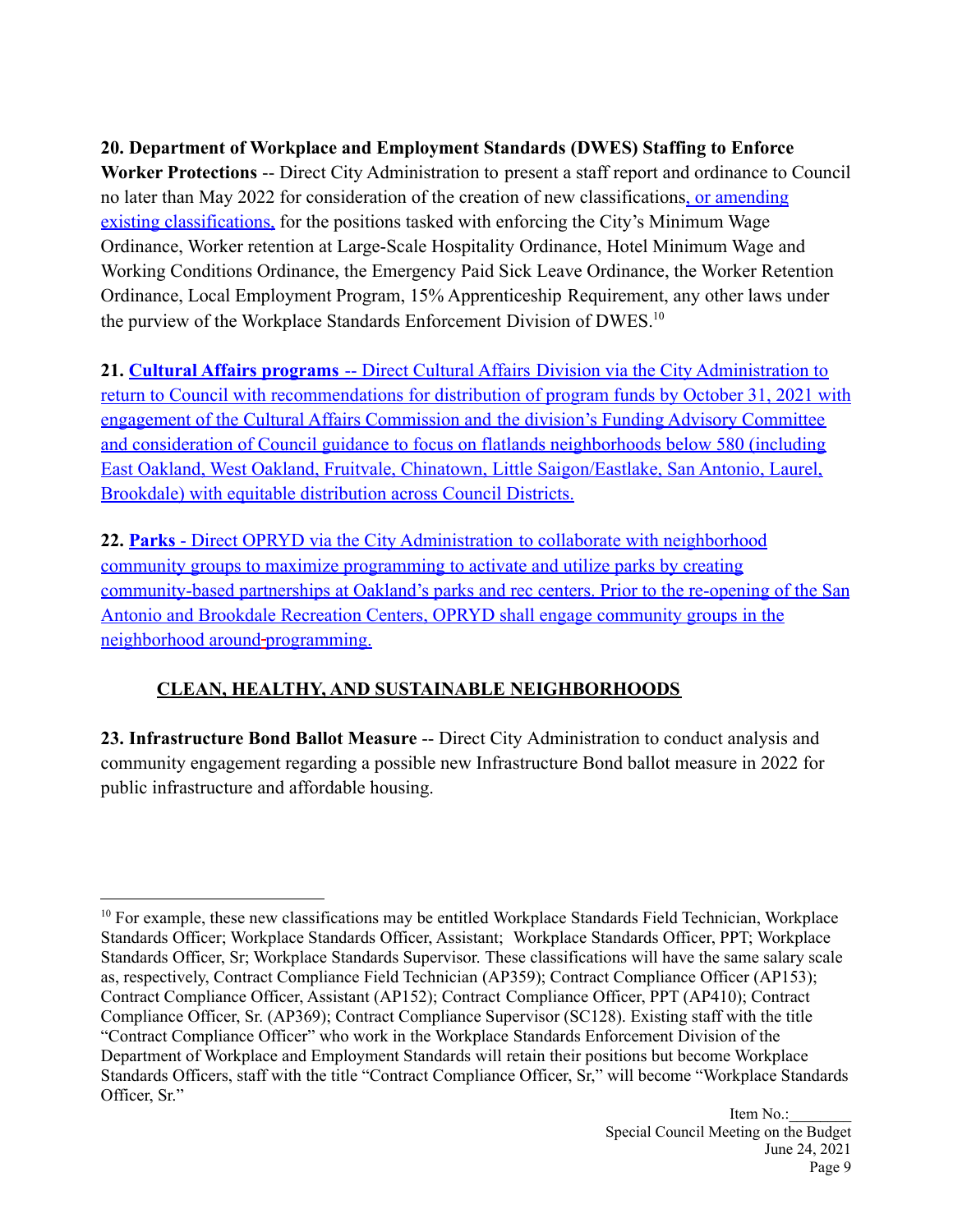**24. Lead Abatement and Other Programs to Promote Healthy Homes** -- In partnership with Alameda County, invest resources into healthier communities by supporting abatement of lead, asbestos, and other negative environmental factors in homes and neighborhoods.

**25. Lake Merritt and City Parks** -- Extend current Lake operations through November 28, 2021. Direct City Administrator to work with the interdepartmental Lake Working Group with stakeholder input, to develop a plan and timeline for phasing out City Department Teams and phasing in Parks Ambassadors and other alternatives to address safety and community at Lake Merritt. This plan shall also include follow up from the May 25, 2021 joint meeting of the Life Enrichment Committee, Parks & Recreation Advisory Commission and Cultural Affairs Commission to develop programming across the City in our parks and public spaces with accessible permitting and marketing, and to develop community agreements for our parks and public spaces with plans for implementation such as parks/community ambassadors and event monitors.

26. Direct City Administration to present an analysis and options for consideration to pre-allocate a portion of assessed Affordable Housing and Jobs/Housing Impact Fees to pending affordable housing projects before the funds are collected by the City to help provide needed funds for affordable housing construction. This report shall be presented to the Council for consideration no later than September 2021.

27. Because the current upfront payment structure inhibits participation by less capitalized businesses, the City Administration/Economic and Workforce Development Dept shall develop a plan to retool current and future Façade Improvement Programs to reduce or eliminate the burden of up-front payment for property owners and business owners.

> Item No.: Special Council Meeting on the Budget June 24, 2021 Page 10